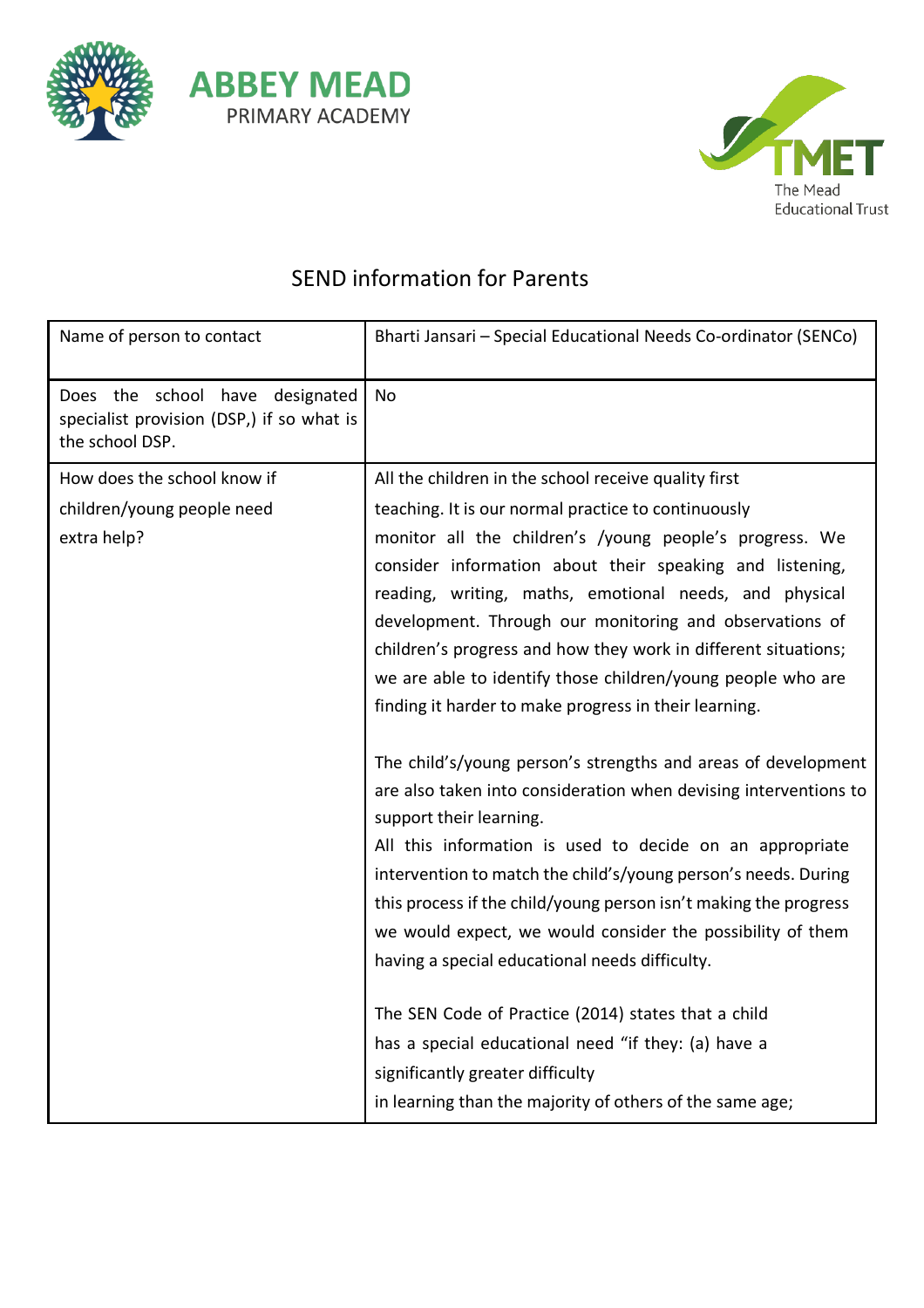|                                                                                             | or<br>(b) have a disability which prevents or hinders them from<br>making use of educational facilities of a kind generally<br>provided for others of the same age in mainstream schools or<br>Mainstream post---16 institutions."                                                                                                                                                                                                             |
|---------------------------------------------------------------------------------------------|------------------------------------------------------------------------------------------------------------------------------------------------------------------------------------------------------------------------------------------------------------------------------------------------------------------------------------------------------------------------------------------------------------------------------------------------|
|                                                                                             | If your son or daughter meets the criteria, which is detailed in the<br>statutory guidance, we will meet with you to discuss putting them<br>on our Special Educational Needs Register.                                                                                                                                                                                                                                                        |
|                                                                                             | This means that their progress and needs will be monitored more<br>closely by the class teacher and we will consider which other<br>methods of support will match their needs.                                                                                                                                                                                                                                                                 |
| What should I do if I think my<br>child/young person may have<br>special educational needs? | If you are concerned about your child's progress you<br>should contact their class teacher, who will be able to<br>discuss your concerns. The teacher will consider how best to<br>address any concerns at school. They will also advice you about<br>what you could do at home to help. The class teacher might also<br>speak with our SENCo, who might in turn make suggestions or<br>approach our specialist support services if necessary. |
| How will the school staff                                                                   | The DfE gives schools guidance on a range of different                                                                                                                                                                                                                                                                                                                                                                                         |
| support my child/young person?                                                              | types of support which would be beneficial to children/young<br>people. These include; small groups work, visual timetables and<br>resources, practical experiences and resources, matching the<br>styles of children<br>children<br>learning<br>and<br>supporting<br>children/young people under the direction of adults.                                                                                                                     |
|                                                                                             | We also use Teaching assistants (TAs) to work with children in<br>small groups and one-to-one with individual children/young<br>people. These focus on specific targets for the children/young<br>people. The support can take place in or out of class depending<br>on the needs of the children/young people.                                                                                                                                |
|                                                                                             | All staff at Abbey Primary work towards supporting and ensuring<br>all children/young people feel safe, listened to and supported at<br>all times.                                                                                                                                                                                                                                                                                             |
|                                                                                             |                                                                                                                                                                                                                                                                                                                                                                                                                                                |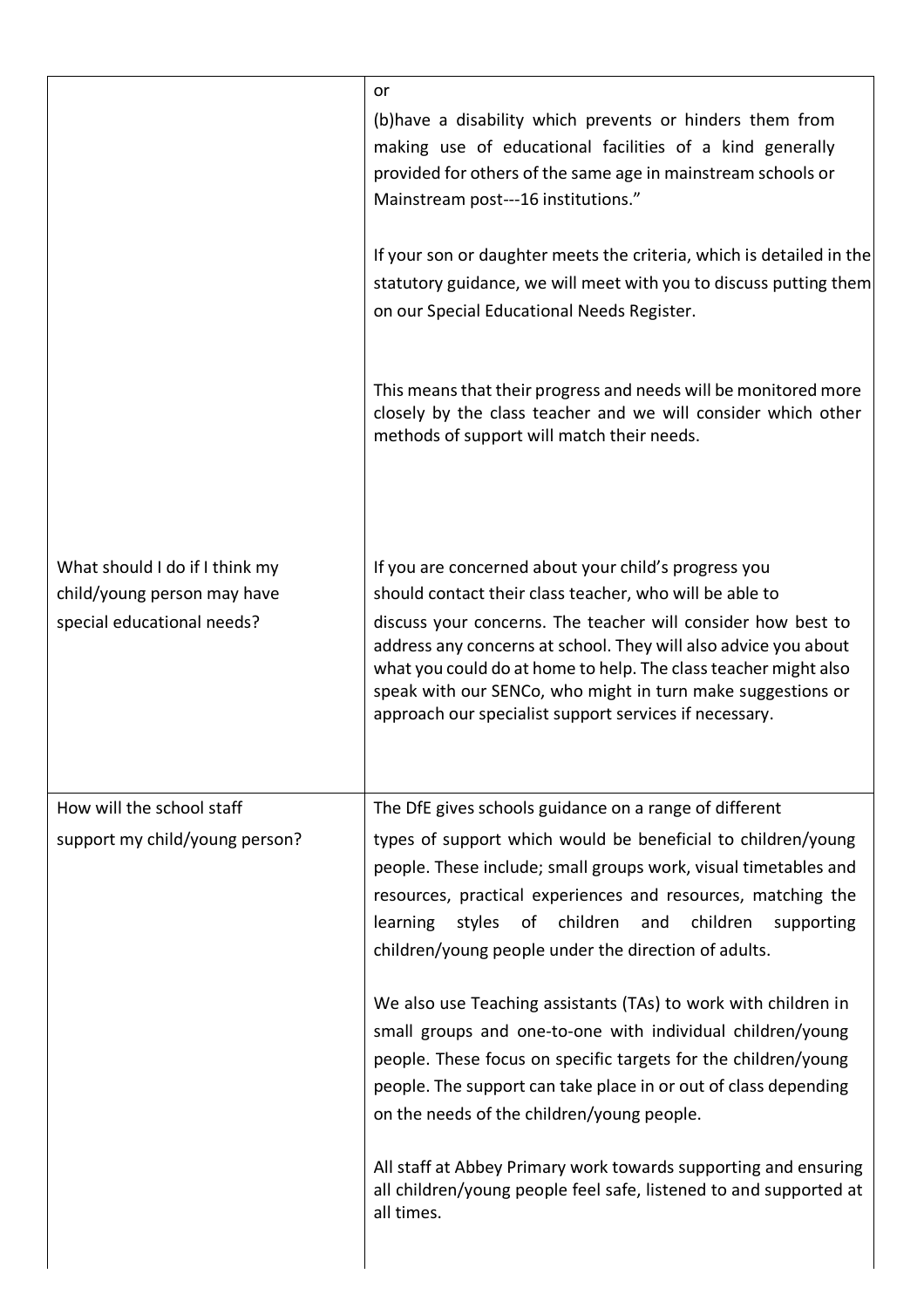| How will the curriculum be matched to my child's/young<br>person's needs?             | All children/young people are individuals who have<br>matched to my child's/young individual needs and<br>different ways of learning. We endeavour to provide and<br>teach a curriculum which will meet the needs of all the<br>children/young people. The curriculum is designed to<br>motivate and encourage all children/young people to<br>learn about and explore their world using a variety of<br>method, for example ICT.                                                                                                                                                                                                                                                                                                                                                                                                                                                                                                                                                                                                                                |
|---------------------------------------------------------------------------------------|------------------------------------------------------------------------------------------------------------------------------------------------------------------------------------------------------------------------------------------------------------------------------------------------------------------------------------------------------------------------------------------------------------------------------------------------------------------------------------------------------------------------------------------------------------------------------------------------------------------------------------------------------------------------------------------------------------------------------------------------------------------------------------------------------------------------------------------------------------------------------------------------------------------------------------------------------------------------------------------------------------------------------------------------------------------|
| How will both you and I know how my child/young<br>person is doing?                   | The teachers and TAs observe how the children are<br>learning and if they are meeting their learning objectives<br>on a daily basis. The children/young people are also<br>formally assessed during the year. These informal and<br>formal assessments provide information about whether<br>the children are achieving their targets.                                                                                                                                                                                                                                                                                                                                                                                                                                                                                                                                                                                                                                                                                                                            |
|                                                                                       | Those children/young people who are identified as having<br>special educational needs have an Individual Education<br>Plan with differentiated specific targets. These targets will<br>be reviewed twice yearly with the SENCo, teachers and<br>parents/careers.                                                                                                                                                                                                                                                                                                                                                                                                                                                                                                                                                                                                                                                                                                                                                                                                 |
| How will you help me to support my child's/young<br>person's learning?                | Parents/carers will receive day to day informal feedback<br>as well as an opportunity to discuss their child's/young<br>person's progress at parent's evenings.                                                                                                                                                                                                                                                                                                                                                                                                                                                                                                                                                                                                                                                                                                                                                                                                                                                                                                  |
|                                                                                       | These meetings will also give you ideas of how you can<br>help/support your child/young person at home. If you<br>wish to discuss your child's progress, or you have any<br>concerns please make an appointment to see your<br>child's/young person's teacher or B. Jansari (SENCo)                                                                                                                                                                                                                                                                                                                                                                                                                                                                                                                                                                                                                                                                                                                                                                              |
| What support will there be for my child's/young person's<br>overall well-being?       | The wellbeing of all the children/young people is of<br>paramount importance to us; all staff are responsible for<br>the wellbeing of all pupils and have a duty of care to<br>protect and care for the children/young people in the<br>school. We have a policy of 'zero tolerance' for bullying<br>and have put into place strategies to provide<br>opportunities for children to tell us what concerns them<br>and also what makes them feel safe. These strategies<br>include using pupils to support each other and offer<br>mediation on a daily basis under the guidance of Learning<br>mentors                                                                                                                                                                                                                                                                                                                                                                                                                                                           |
| What specialist services and expertise are available at or<br>accessed by the school? | The SENCo holds the nationally recognised SENCo and<br>Dyslexia qualification and is a member of the Professional<br>Association of Teachers and Assessors of Students with<br>Specific Learning Difficulties (SpLD) and an Associate<br>Member of the British Dyslexia Association.<br>We also work with a range of LEA agencies to advise us,<br>work with and support the children /young people at the<br>school. Unfortunately, most of these agencies have a<br>number of hours allocated to the school and their school<br>link person also works in a number of schools. However,<br>we try our hardest to use the SENCo's expertise and the<br>outside agencies to best support the children with special<br>educational needs.<br>Whether a child/young person has support from these<br>agencies depends on their level of need; this is considered<br>in terms of the needs across the school. The specialist<br>agencies do however; provide us with informal general<br>advice to staff for those children/young people we are<br>concerned about. |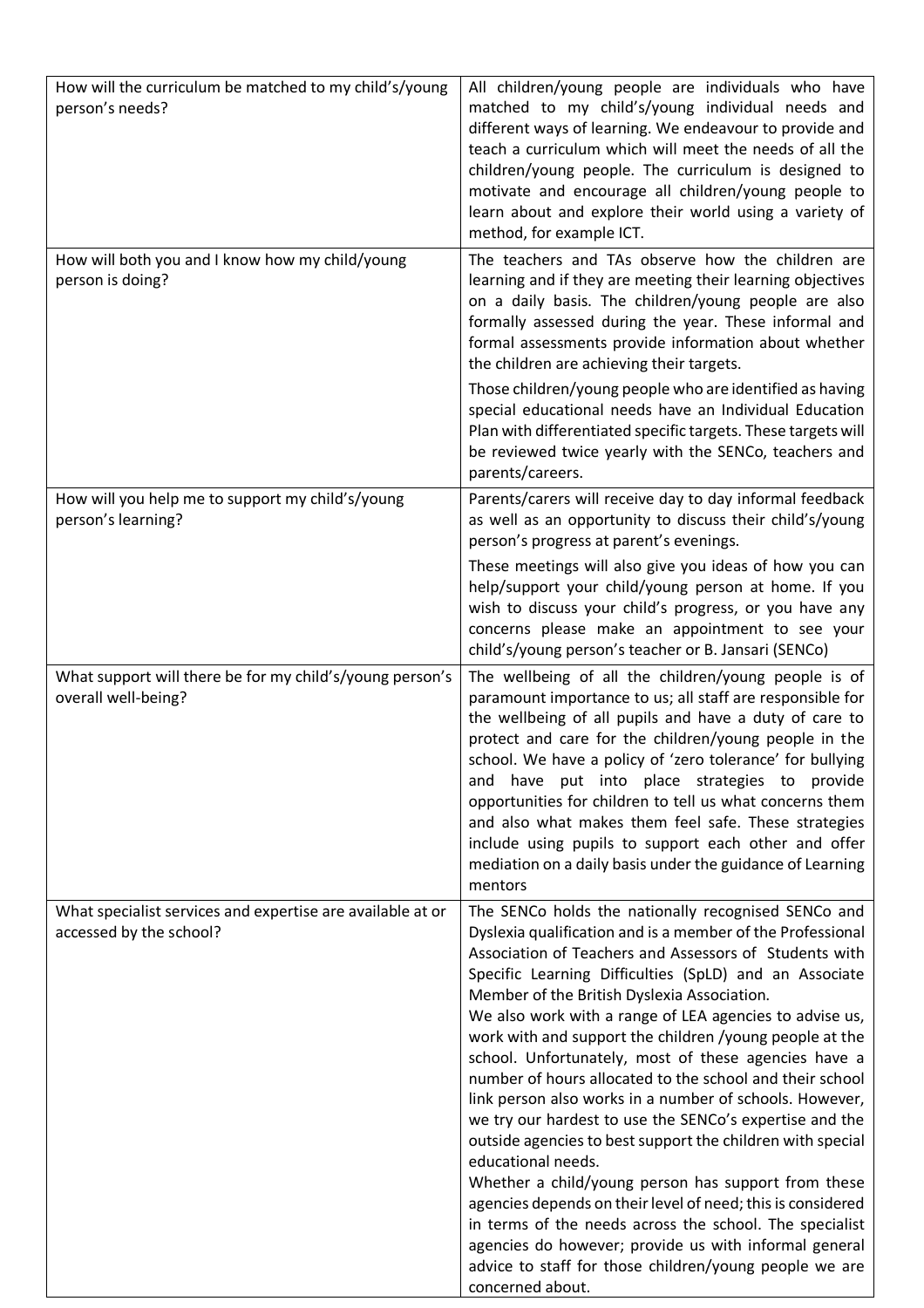|                                                                                                                                                                                                   | The main agencies we work with are; Complex Learning,<br>Communication and Interaction Team - they offer advice<br>for Learning, Autism, Hearing Impairment, Vision<br>Impairment and Behaviour. We also refer children/young<br>people to and receive advice and support from the Early<br>Years Support team, the Educational Psychology Service<br>and Health Services which include Speech and language<br>therapy, Physiotherapy Occupational Therapy and<br>Paediatricians. If we require referral to or advice from<br>other agencies we endeavour to obtain it for the<br>children/young people |
|---------------------------------------------------------------------------------------------------------------------------------------------------------------------------------------------------|---------------------------------------------------------------------------------------------------------------------------------------------------------------------------------------------------------------------------------------------------------------------------------------------------------------------------------------------------------------------------------------------------------------------------------------------------------------------------------------------------------------------------------------------------------------------------------------------------------|
| What training are the staff Staff receive training on<br>general and specific SEND and supporting<br>children/young people the national changes which take<br>place. with SEND had or are having? | We undertake to use our staff expertise to provide<br>training for all staff, however, some children/young<br>people have specialist needs and adults working with<br>them receive the required training necessary to support<br>those children/young people. The specialist agencies<br>also provide informal/formal training to equip the staff<br>working with specific children/young people.<br>All cases are looked at individually and our primary<br>concern is to ensure meeting the individual<br>child's/young person's needs as well as theirs and others<br>safety.                        |

| How will my child/young person    | All children/young people are given equal opportunities        |
|-----------------------------------|----------------------------------------------------------------|
| be included in activities outside | to participate in all activities. All children are offered     |
| the classroom including school    | places on school trips. However, there may be                  |
| trips?                            | exceptional circumstances under which it is deemed not safe    |
|                                   | for a child/young person to participate in the trip. In these  |
|                                   | circumstances the school will contact all agencies involved in |
|                                   | the care for the child/young person and a decision will be     |
|                                   | taken in the best interests of the child/young person, and the |
|                                   | safety of the other children/young people and staff.           |
|                                   |                                                                |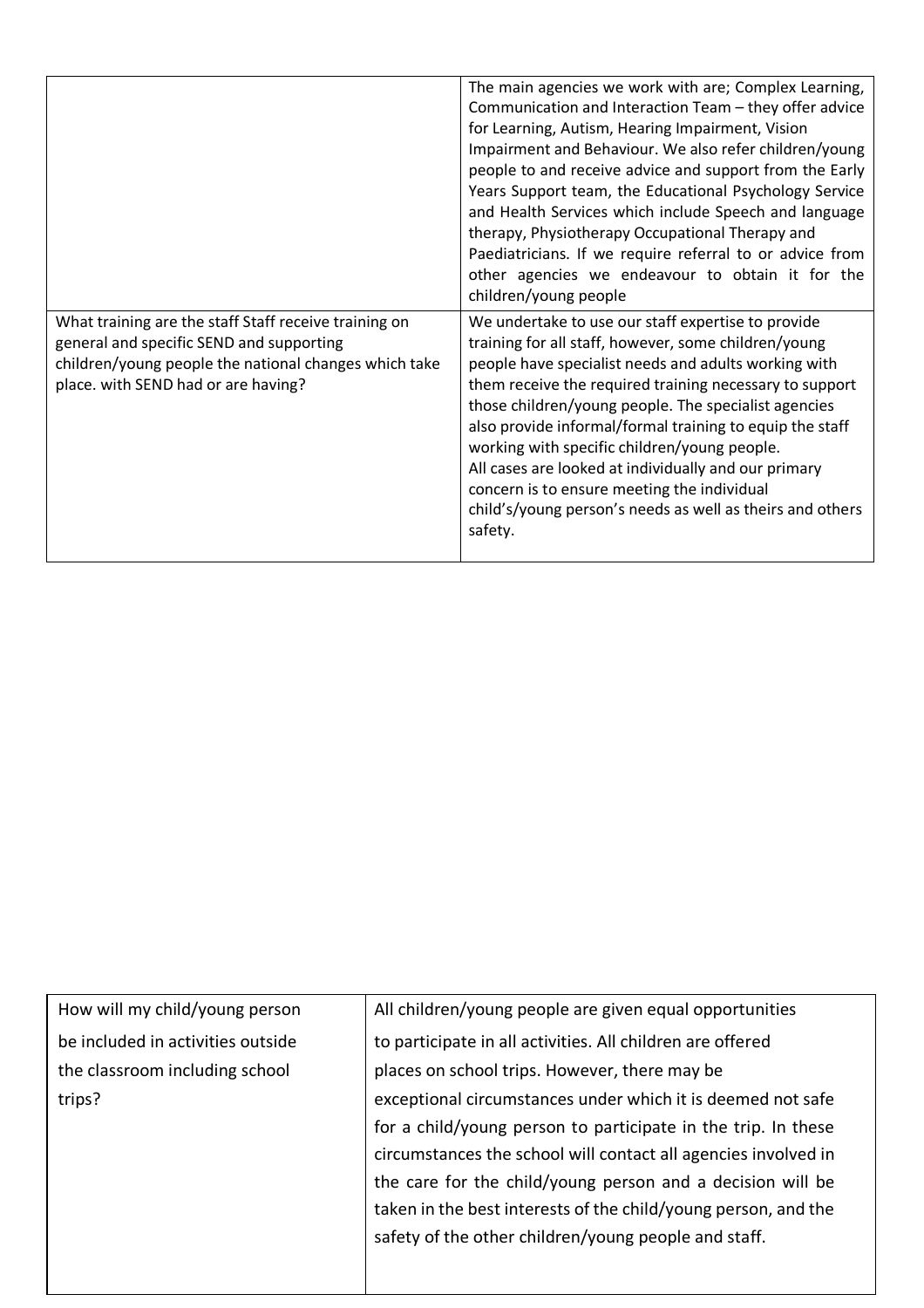| How accessible is the school<br>environment?                                                                                                                    | We make every possible effort to ensure the school<br>building is accessible to all children/young people.<br>However, the school building is old and it isn't possible for all<br>children/young people to access the classrooms and computer<br>suite on the mezzanine. Nevertheless, the rest of the building is<br>accessible by use of the lift. A disabled toilet is available on the<br>ground floor.                                                                                                                                                                                                                                                                                                                                                                                |
|-----------------------------------------------------------------------------------------------------------------------------------------------------------------|---------------------------------------------------------------------------------------------------------------------------------------------------------------------------------------------------------------------------------------------------------------------------------------------------------------------------------------------------------------------------------------------------------------------------------------------------------------------------------------------------------------------------------------------------------------------------------------------------------------------------------------------------------------------------------------------------------------------------------------------------------------------------------------------|
| How will the school prepare and<br>support my child/young person<br>to join the school, transfer to a<br>new school or the next stage of<br>education and life? | We work closely with the agencies involved in the care<br>of new children/young people with special educational<br>needs before they start at the school to ensure a<br>smooth and happy transfer. The SENCo makes every<br>effort to attend review meetings, meets the child and parents,<br>liaises with the agencies; informs school staff of the child's<br>/young person's needs and puts into place arrangements<br>before the new child/young person starts at the school.<br>We make every effort to ensure the smooth transfer of our<br>children/young people with special educational needs to their<br>next educational placement. The SENCo works closely with the<br>agencies and new school staff/SENCo to advice and inform<br>them about the child's/young person's needs. |
| How are school's resources<br>allocated and matched to the<br>children's/young people's special<br>educational needs?                                           | The school understands that all children/young people<br>have individual needs and individual learning styles. We<br>closely monitor all the children's/young people's<br>progress and make decisions on the best type of support which<br>is needed for the child/young person to continue their learning.<br>It may be decided that the child requires specific one-to-one or<br>small group support. Advice from specialist agencies is sought<br>on the interventions and approaches which are used for<br>children/young people with special educational needs. The<br>interventions and                                                                                                                                                                                               |

|                                | approaches chosen have been shown by educational research to<br>have a positive impact on children's/young people's learning. |
|--------------------------------|-------------------------------------------------------------------------------------------------------------------------------|
| How is the decision made about | All children's/young people's individual needs are                                                                            |
| what type and how much support | considered when decisions are made about the best                                                                             |
| my child/young person will     | possible support for them. The SENCo consults with                                                                            |